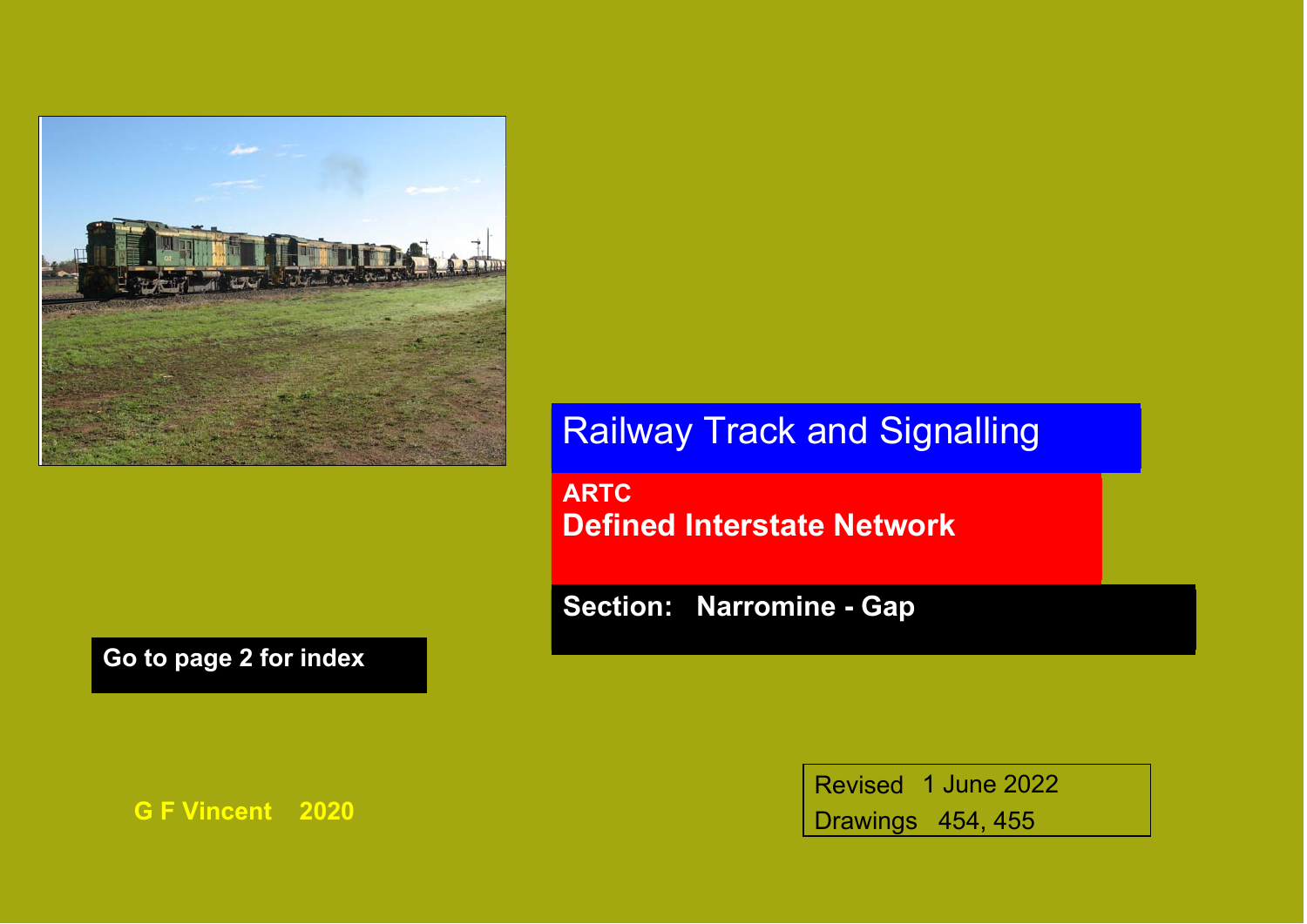| <b>NORTH WEST NSW INTERCONNECTOR TRACK &amp; SIGNAL INDEX</b> |                |                                    |                     |                |
|---------------------------------------------------------------|----------------|------------------------------------|---------------------|----------------|
| Page                                                          | <b>Drawing</b> | <b>Section</b>                     | <b>Page Drawing</b> | <b>Section</b> |
| $\mathbf{1}$                                                  | Cover          | <b>Goobang Junction - Gap</b>      |                     |                |
| $\overline{2}$                                                |                | Index                              |                     |                |
| 3                                                             | Sect. N3a      | Narromine - Gap                    |                     |                |
| $\overline{4}$                                                | N474           | Narwonah - Narromine East Junction |                     |                |
| 5                                                             | N453           | Narromine - Minore BP              |                     |                |
| 6                                                             | N454           | Dubbo West - Dubbo                 |                     |                |
| $\overline{7}$                                                | <b>N455</b>    | <b>Dubbo Yard</b>                  |                     |                |
| 8                                                             | N456           | Troy Junction - Fletcher's Siding  |                     |                |
| 9                                                             | N457           | <b>Ballimore - Muronbung</b>       |                     |                |
| 10                                                            | N458           | Elong Elong - Mendooran            |                     |                |
| 11                                                            | <b>N459</b>    | Merrygoen                          |                     |                |
| 12                                                            | N460           | <b>Neil Rex</b>                    |                     |                |
| 13                                                            | N461           | <b>Binnaway</b>                    |                     |                |
| 14                                                            | N462           | Weetabila - Connemarra             |                     |                |
| 15                                                            | N463           | <b>Premer - Tamarang</b>           |                     |                |
| 16                                                            | N464           | Springridge - Bakana               |                     |                |
| 17                                                            | <b>N569</b>    | Gap                                |                     |                |
|                                                               |                |                                    |                     |                |
|                                                               |                |                                    |                     |                |
|                                                               |                |                                    |                     |                |
|                                                               |                |                                    |                     |                |
|                                                               |                |                                    |                     |                |
|                                                               |                |                                    |                     |                |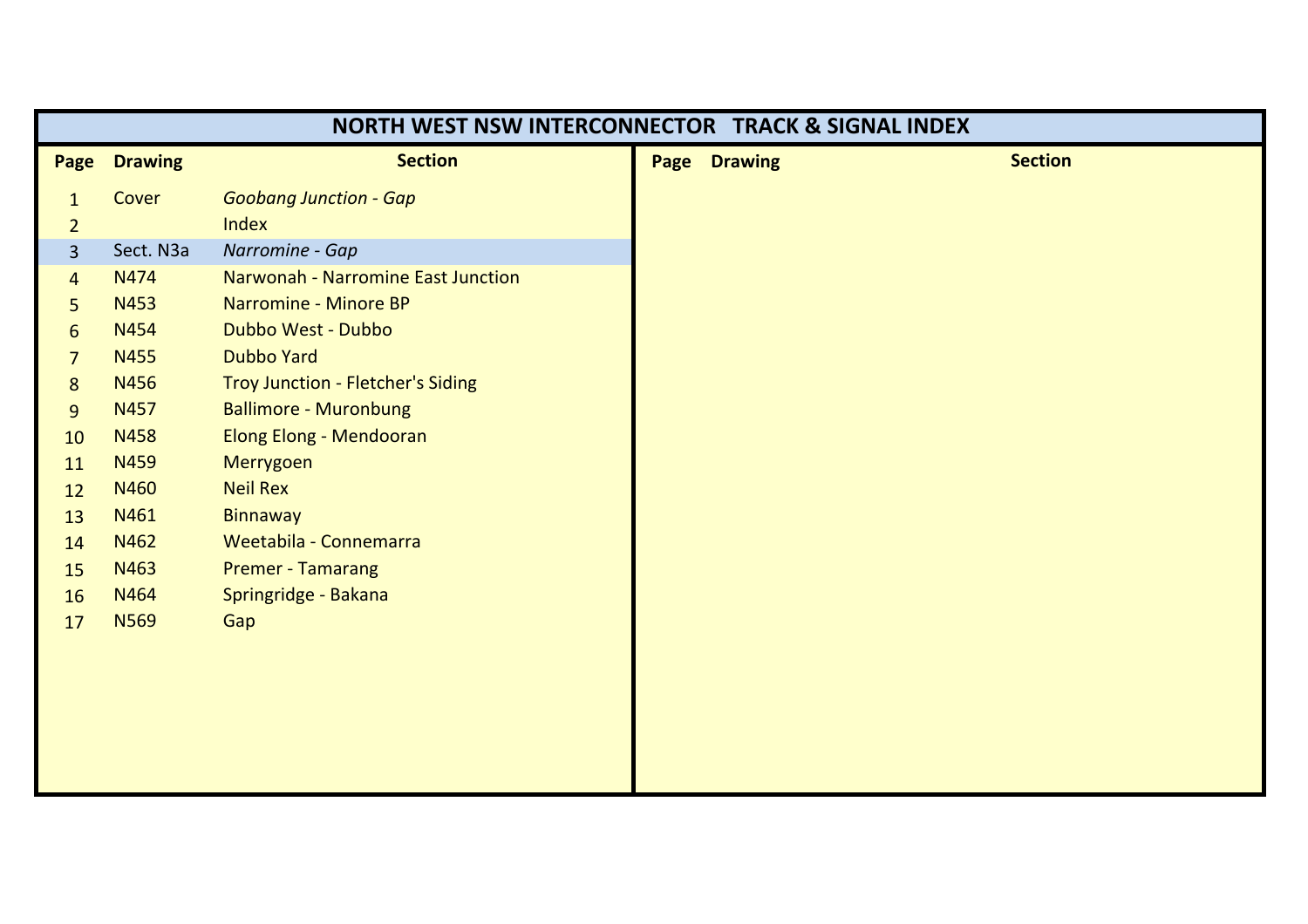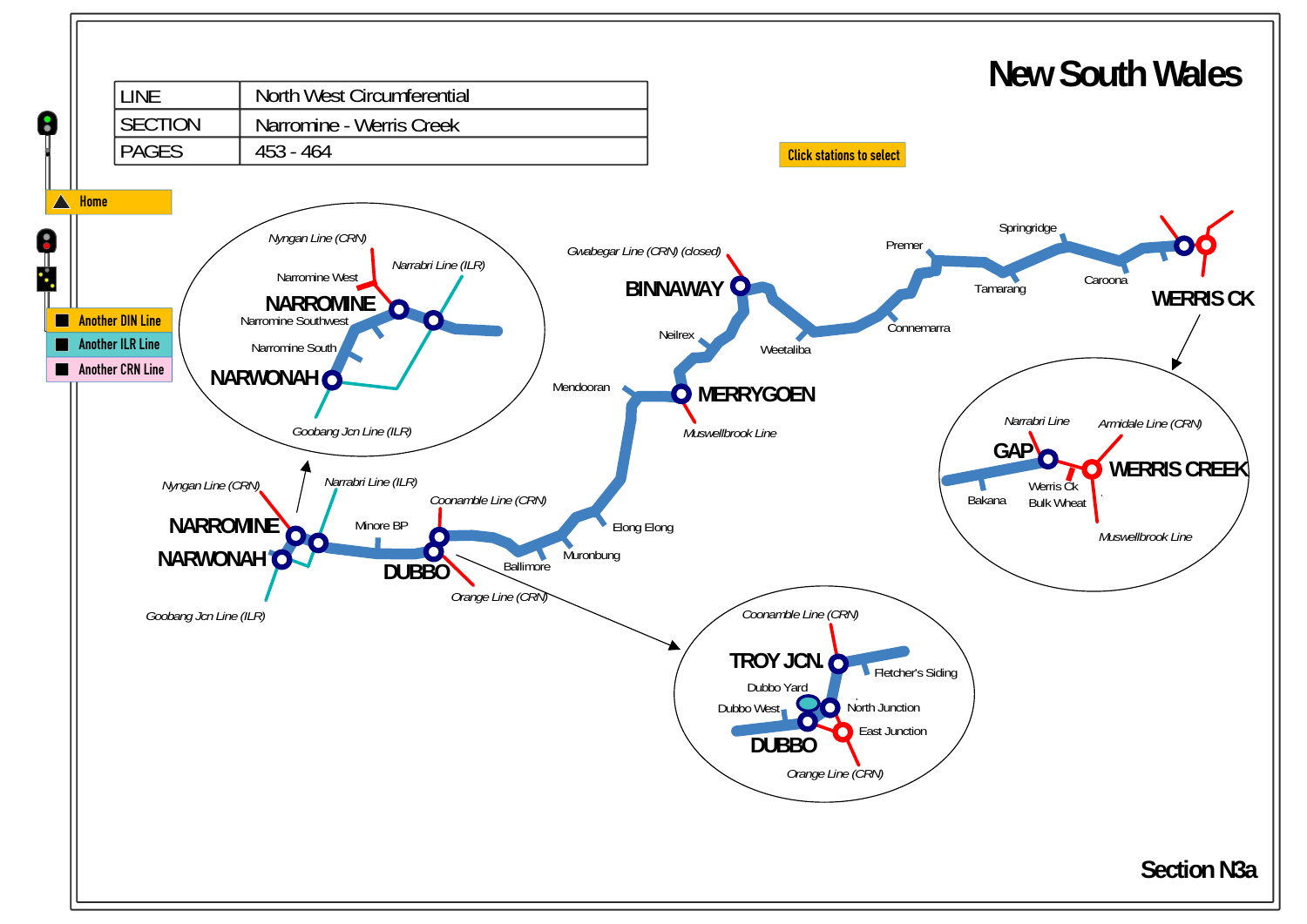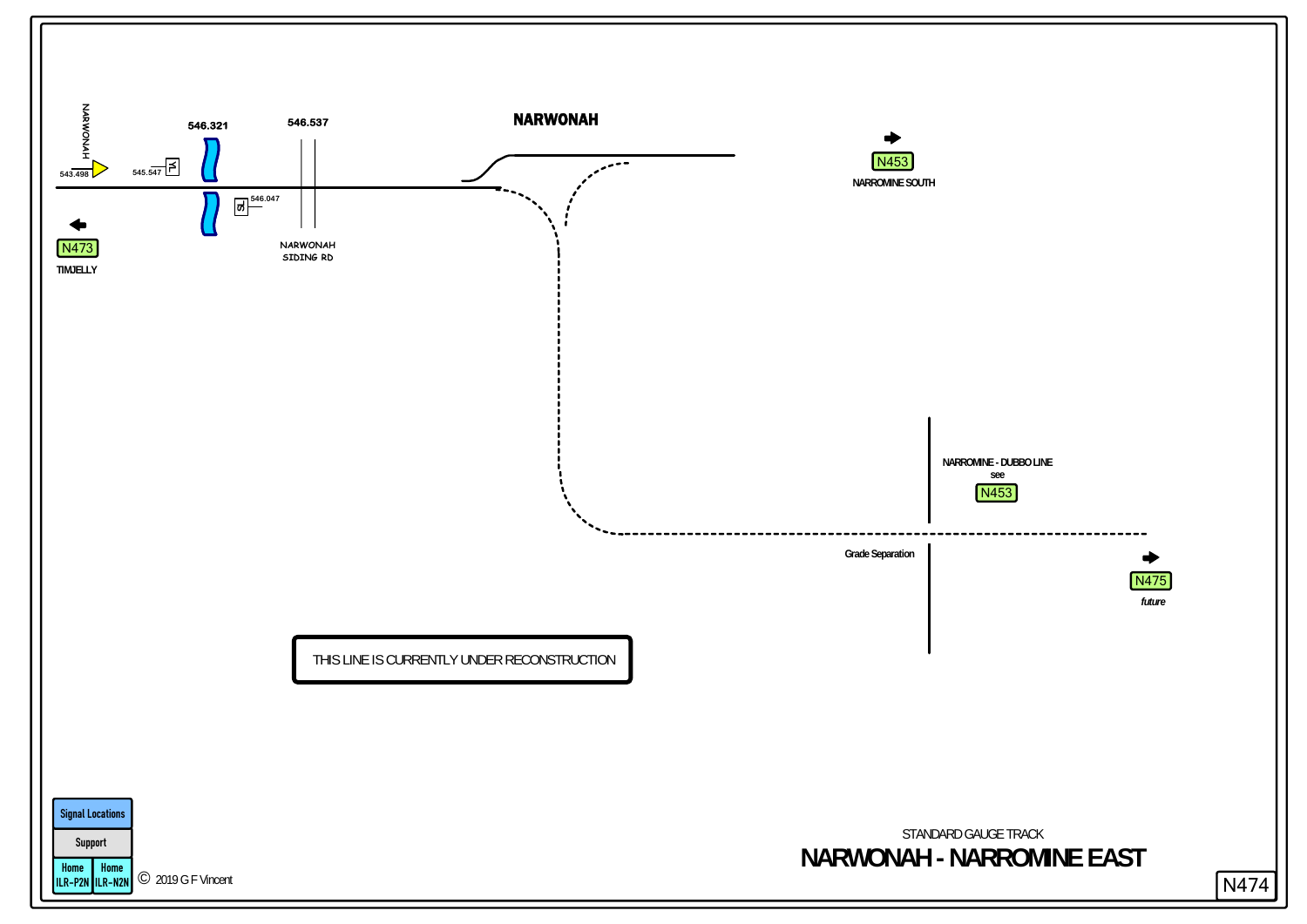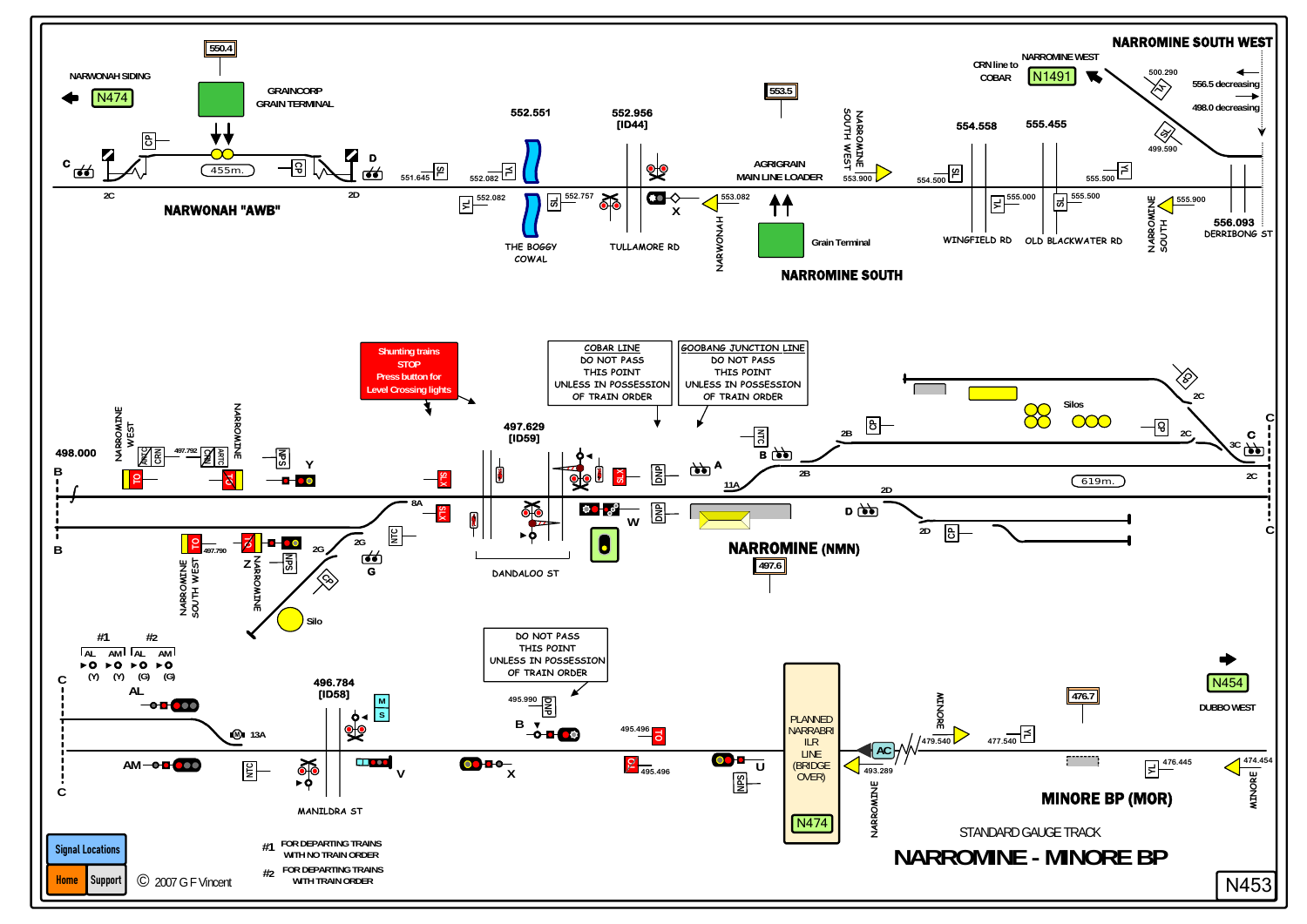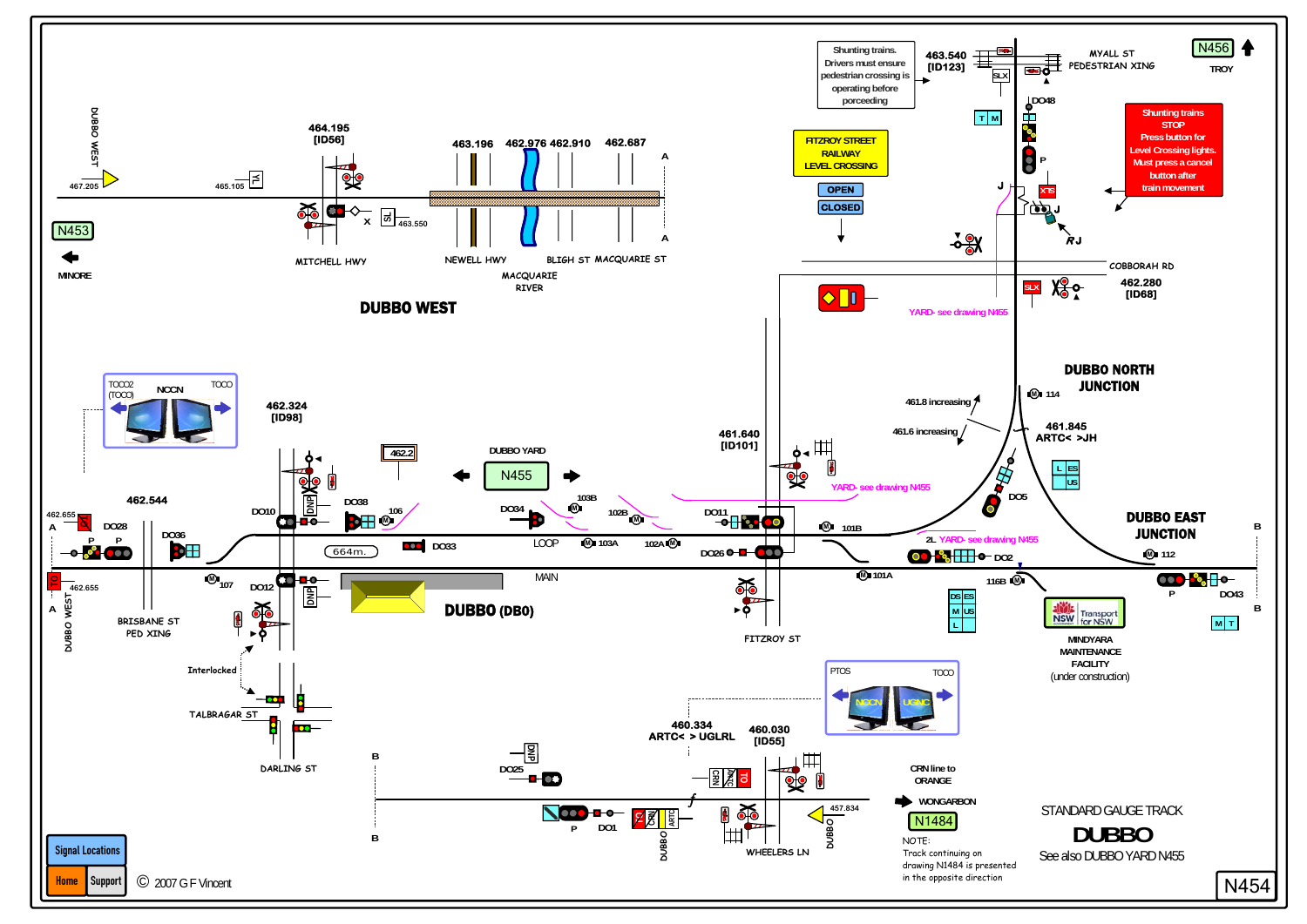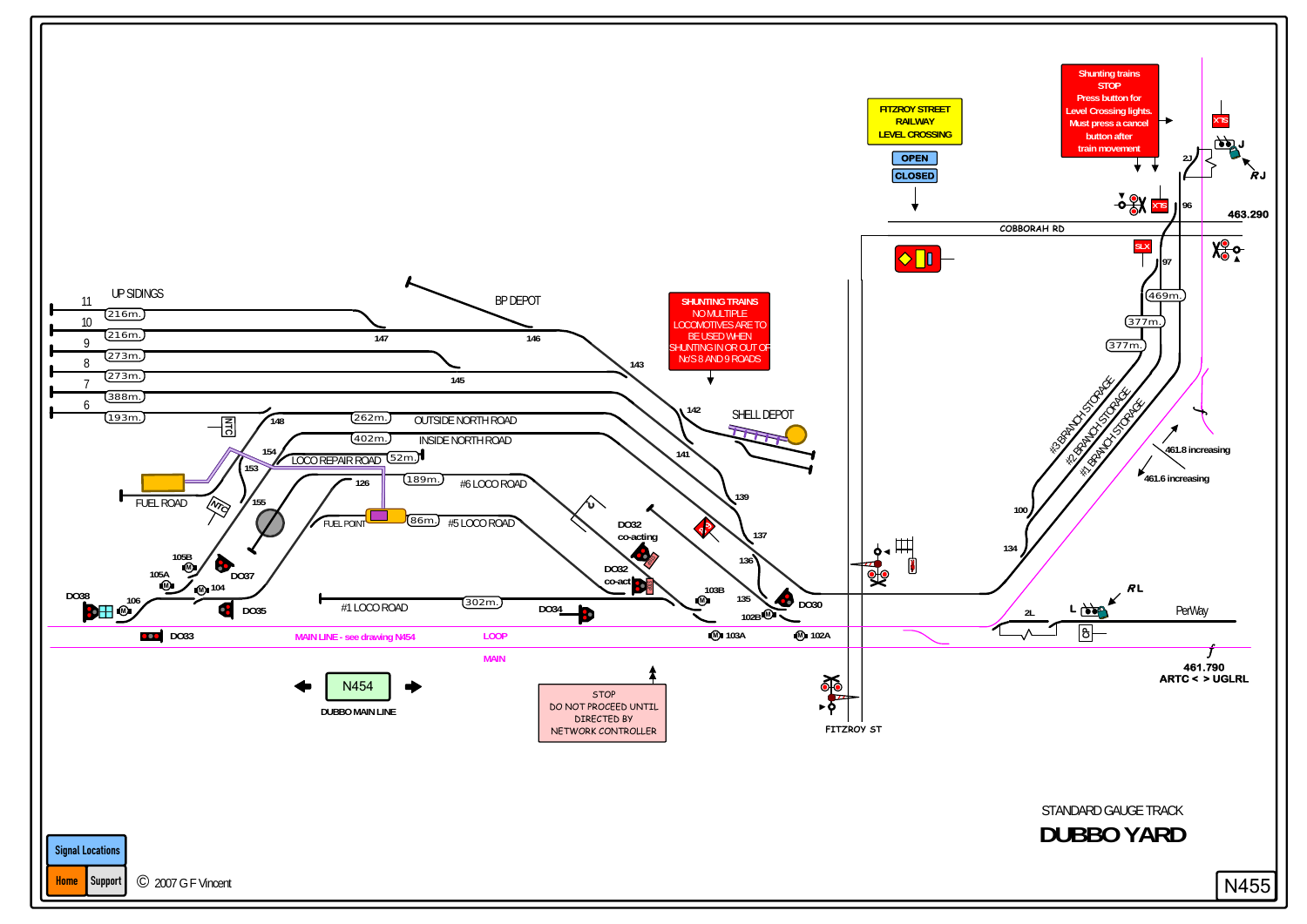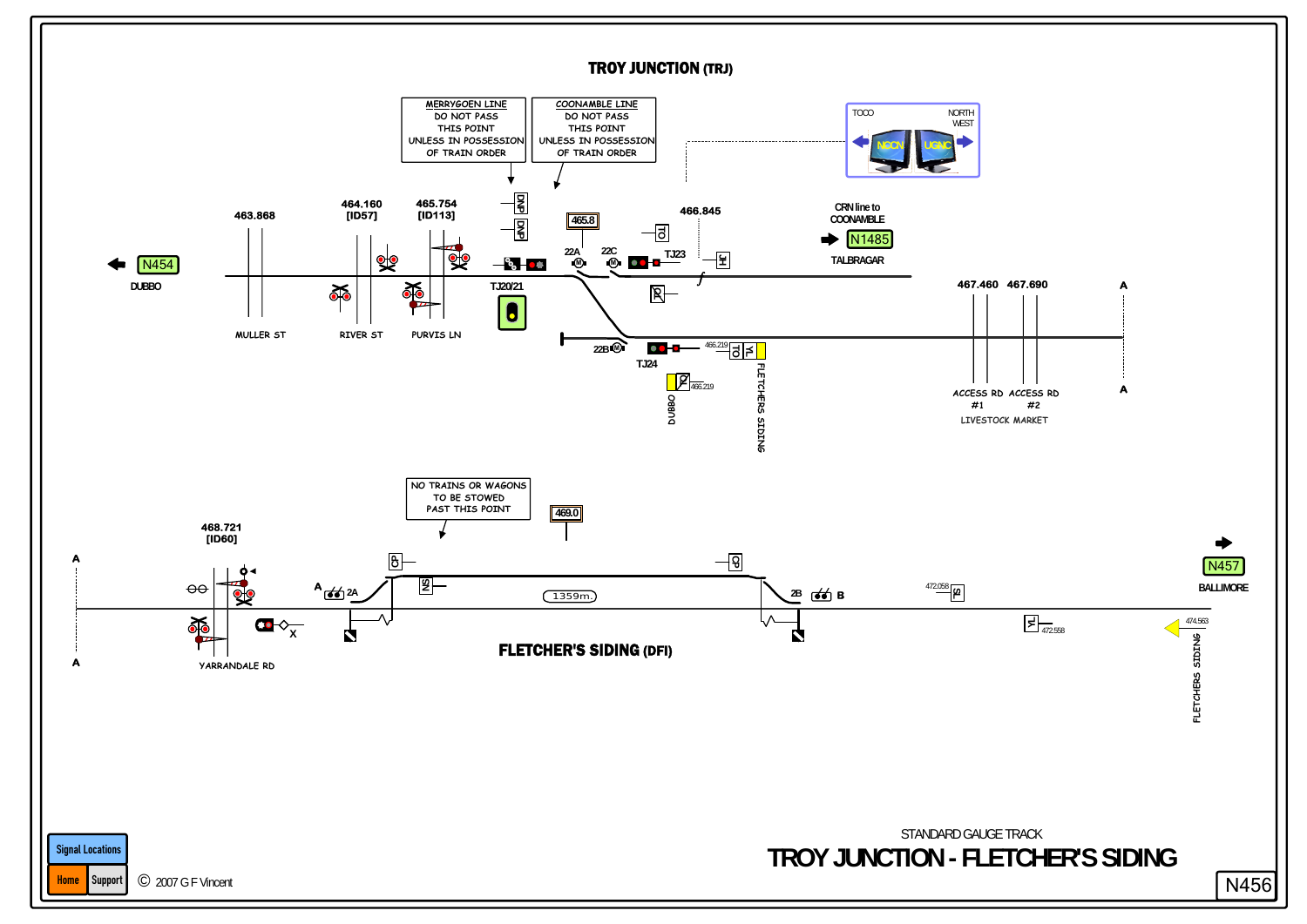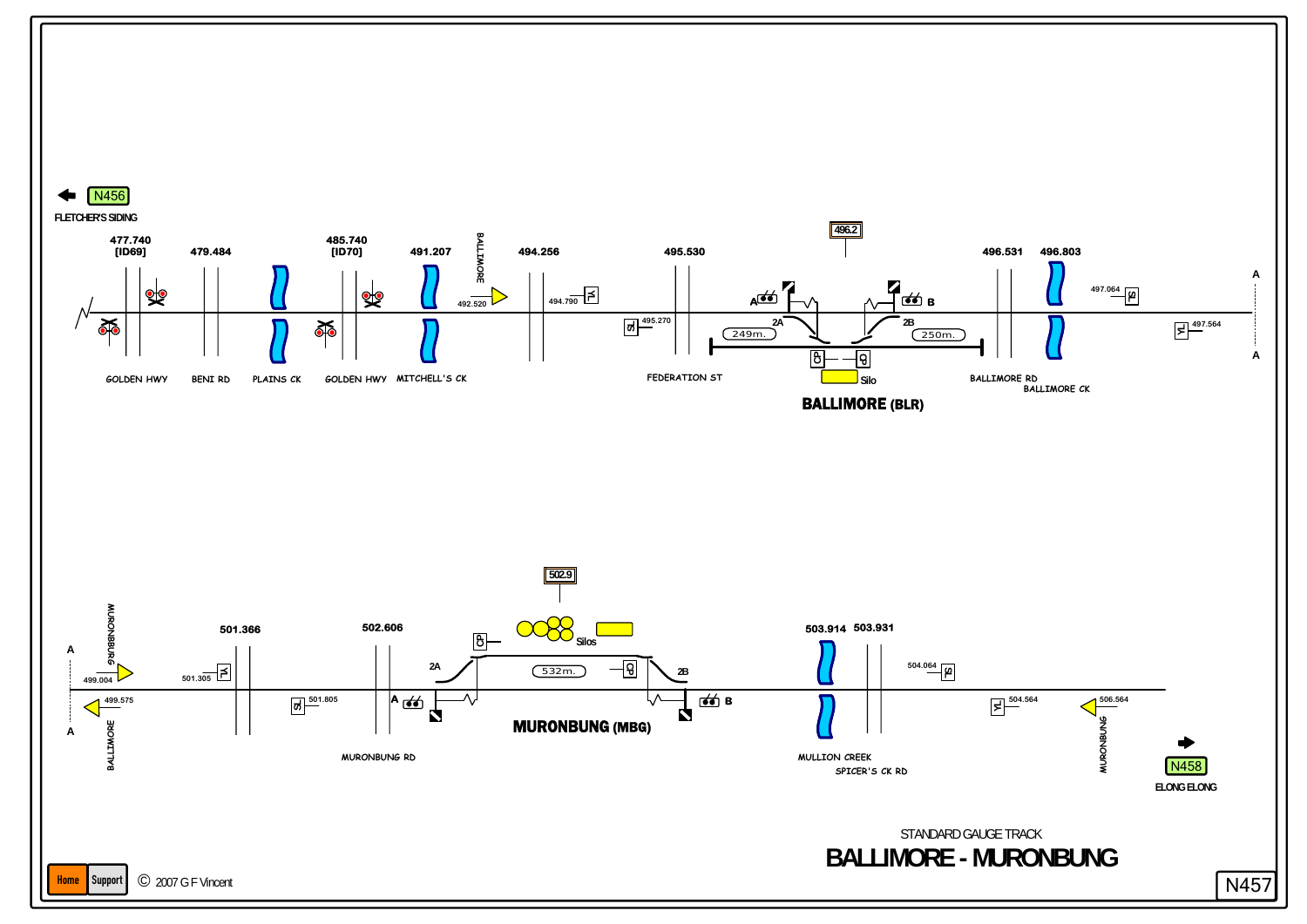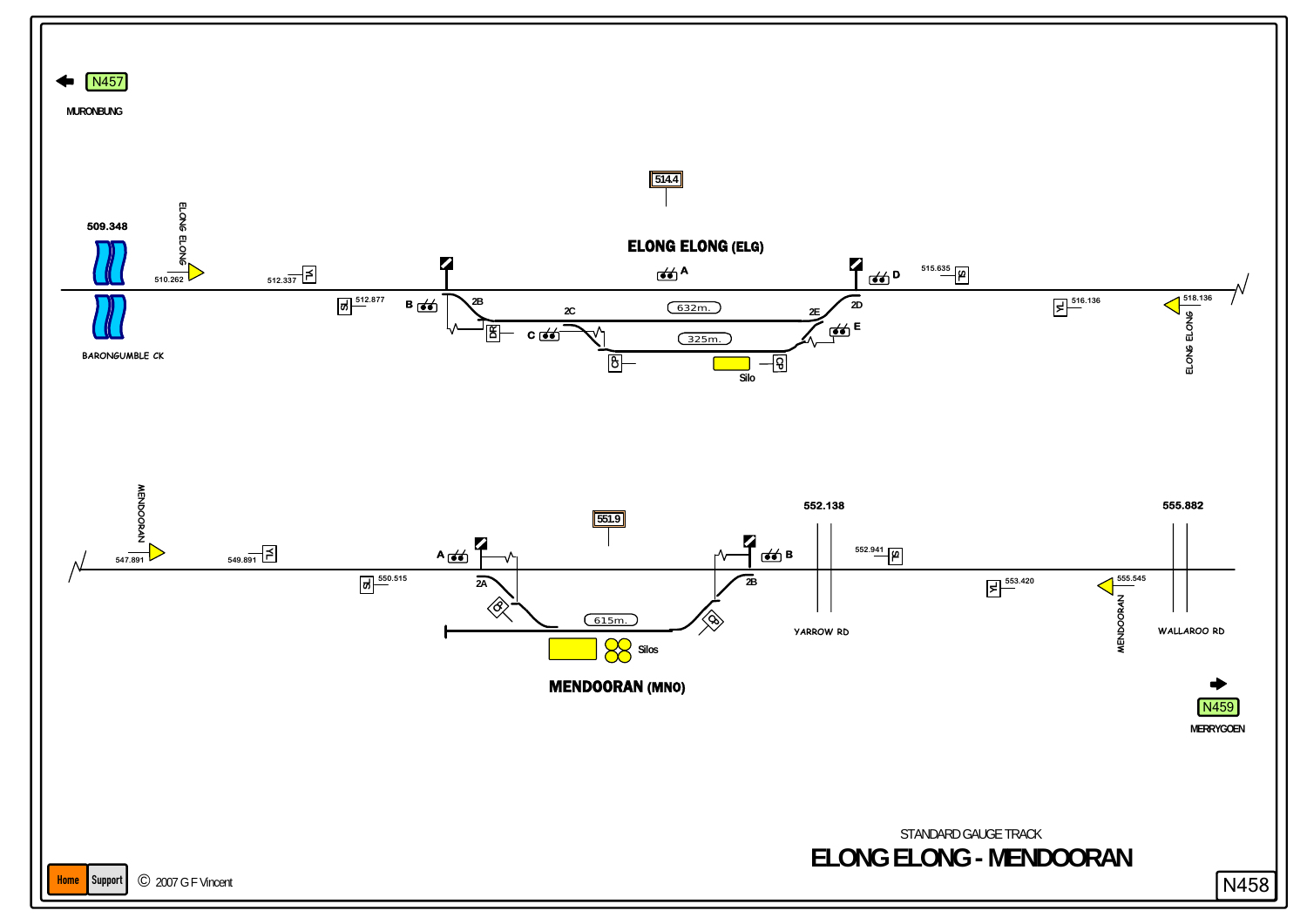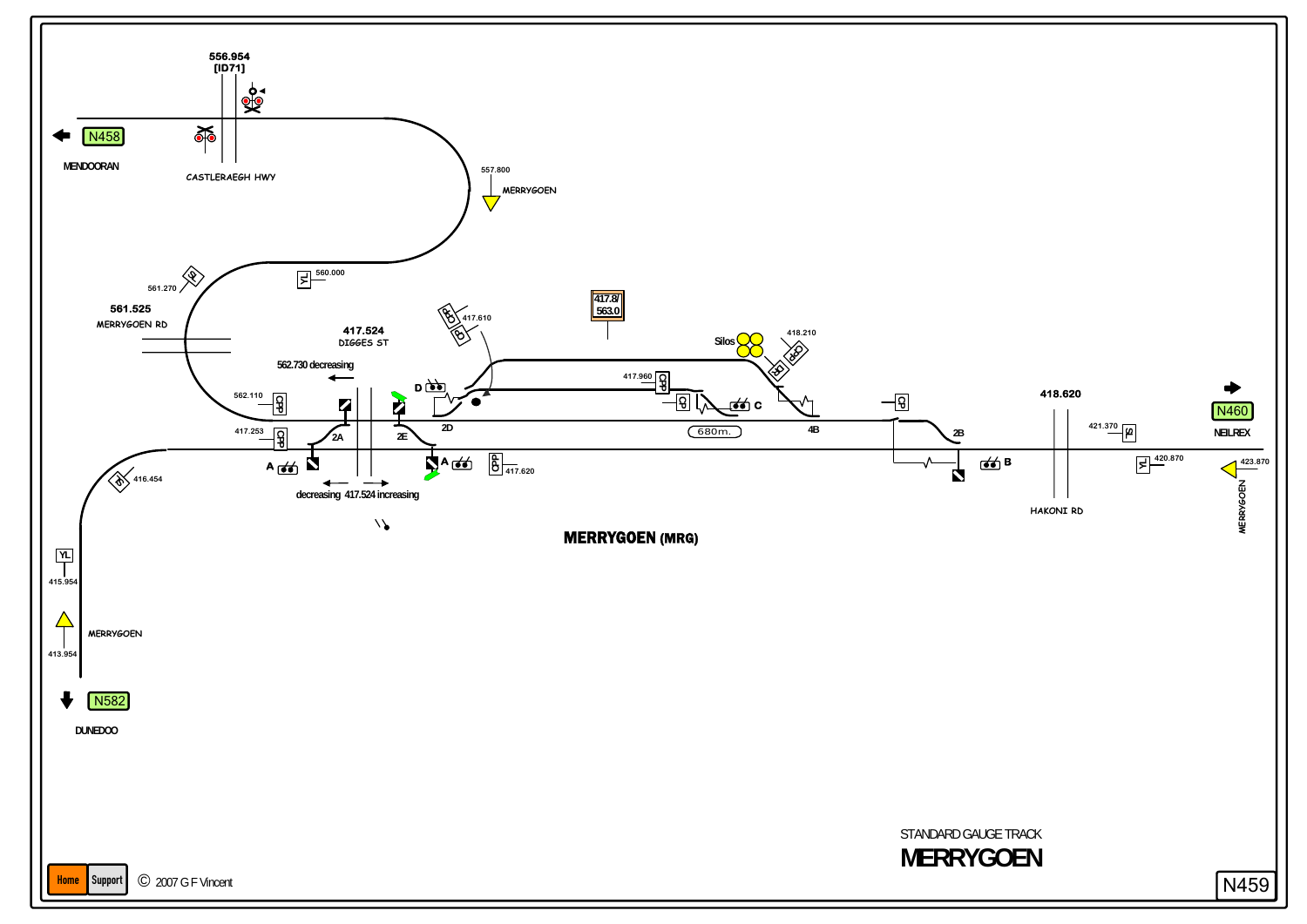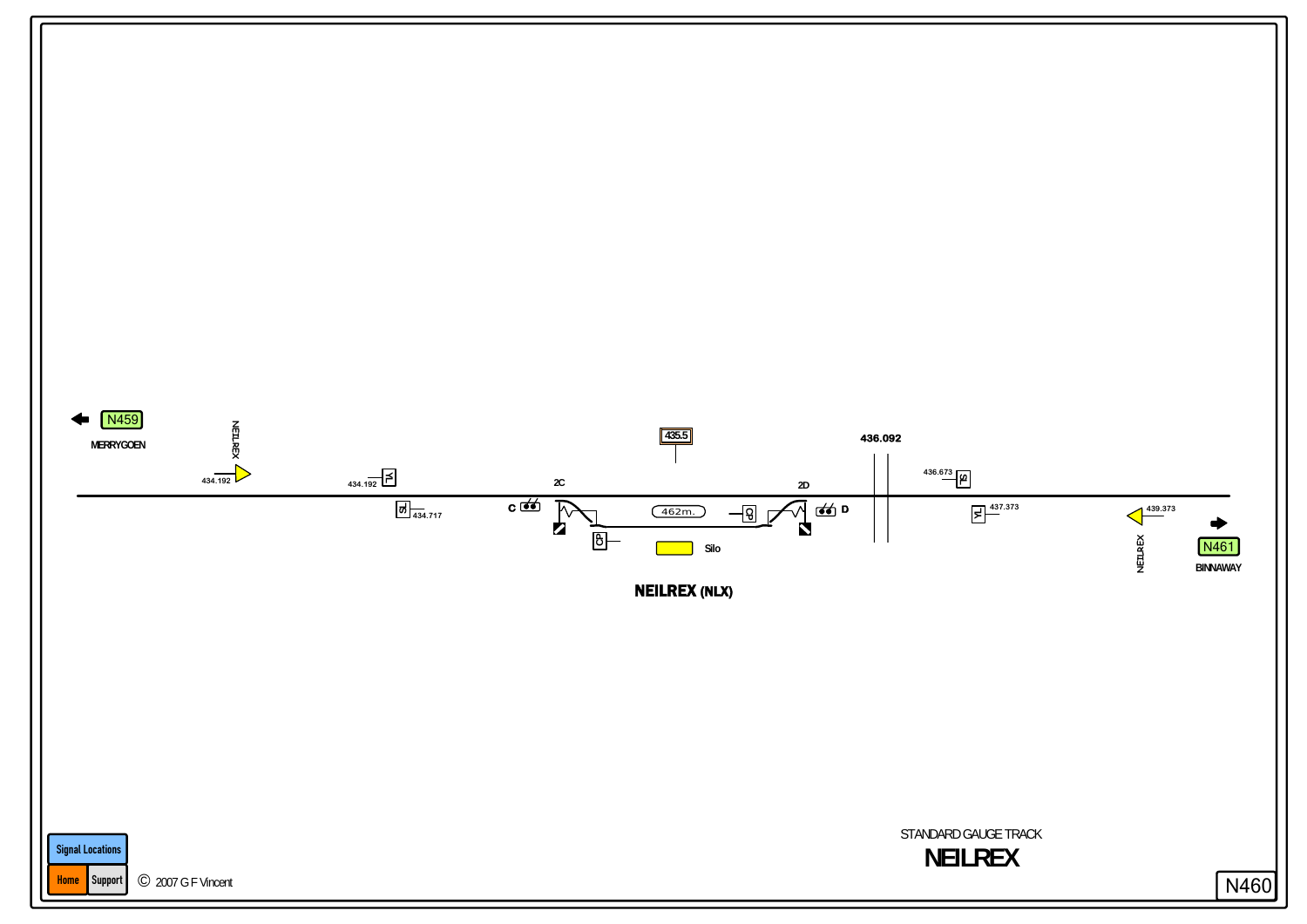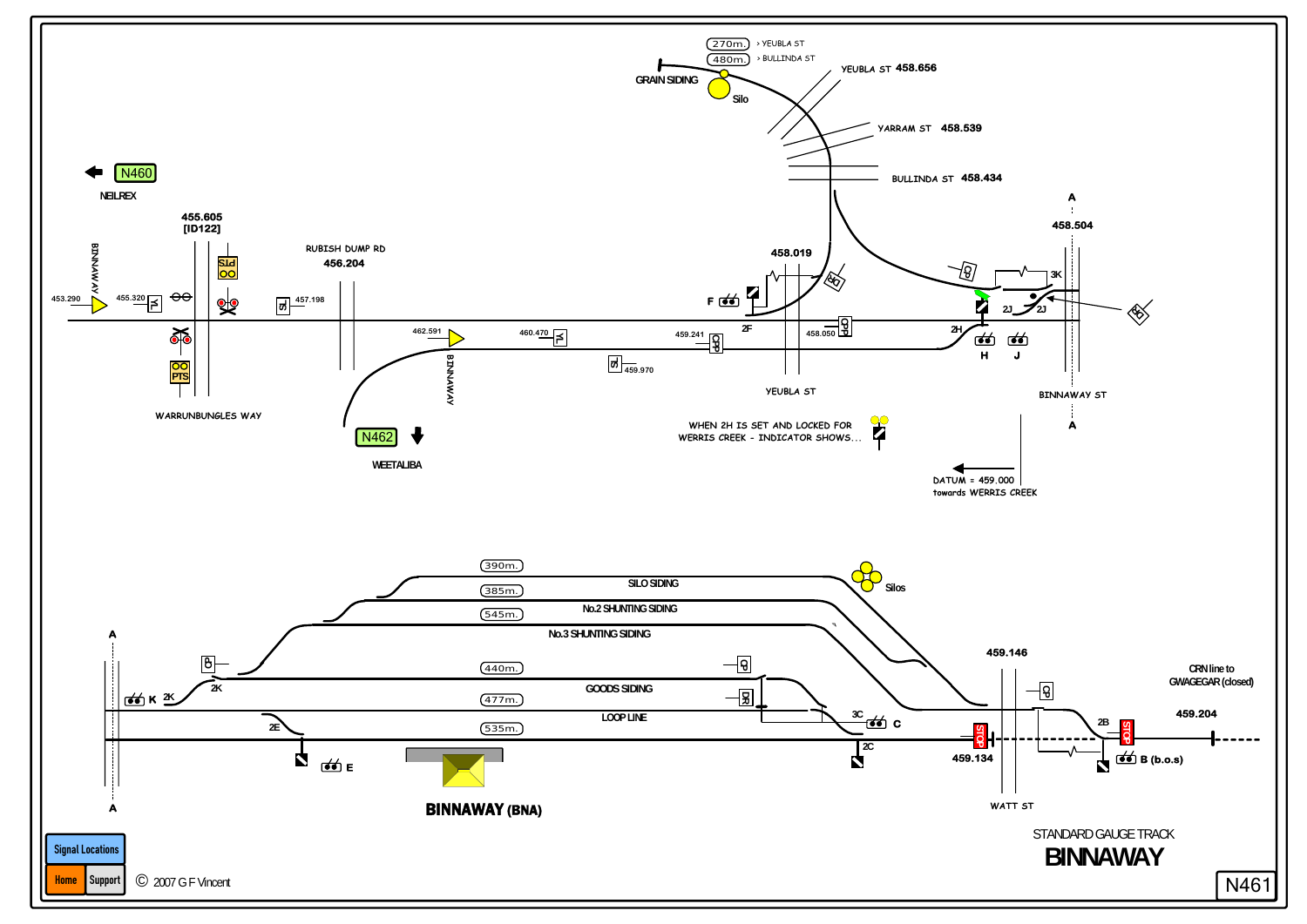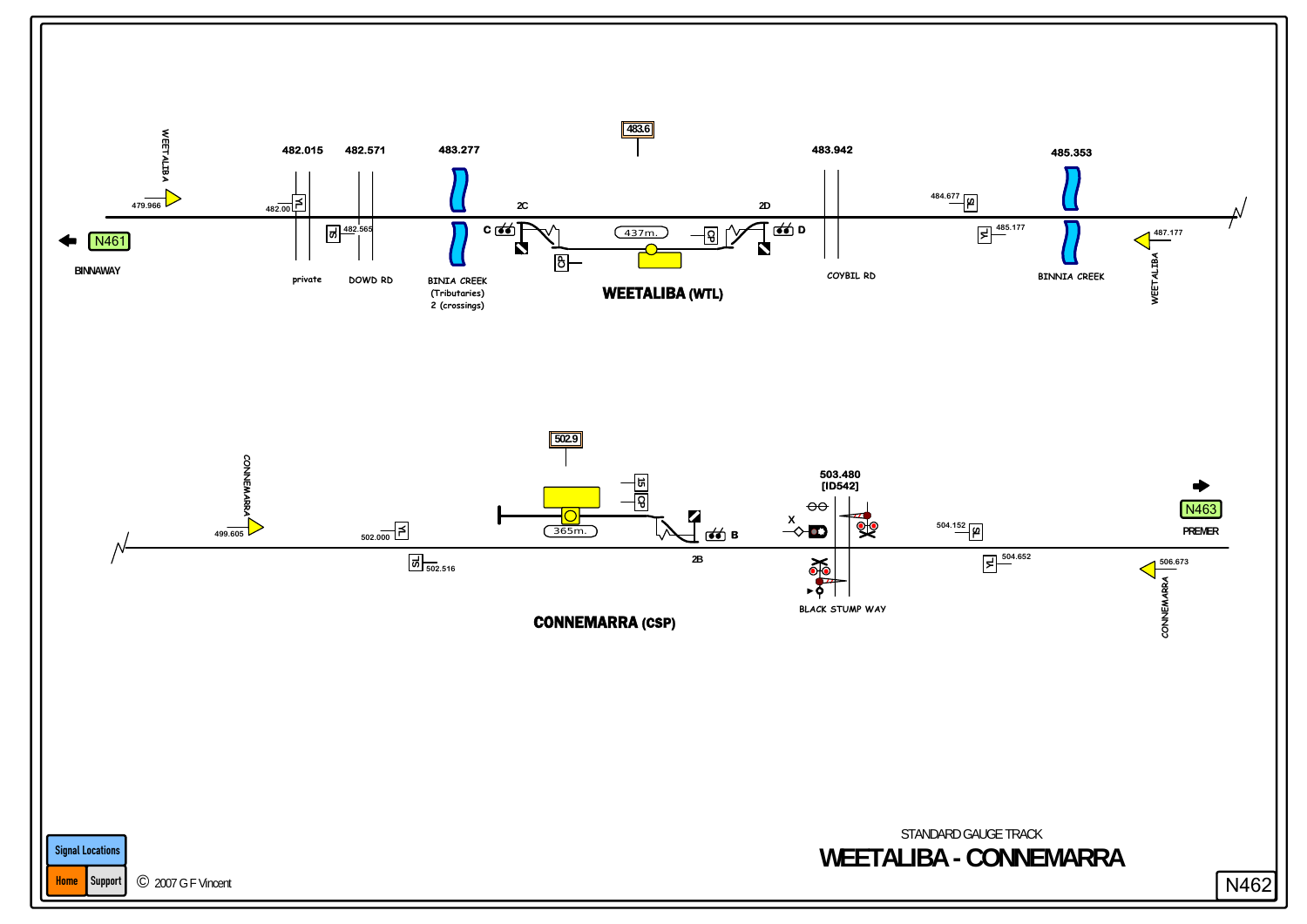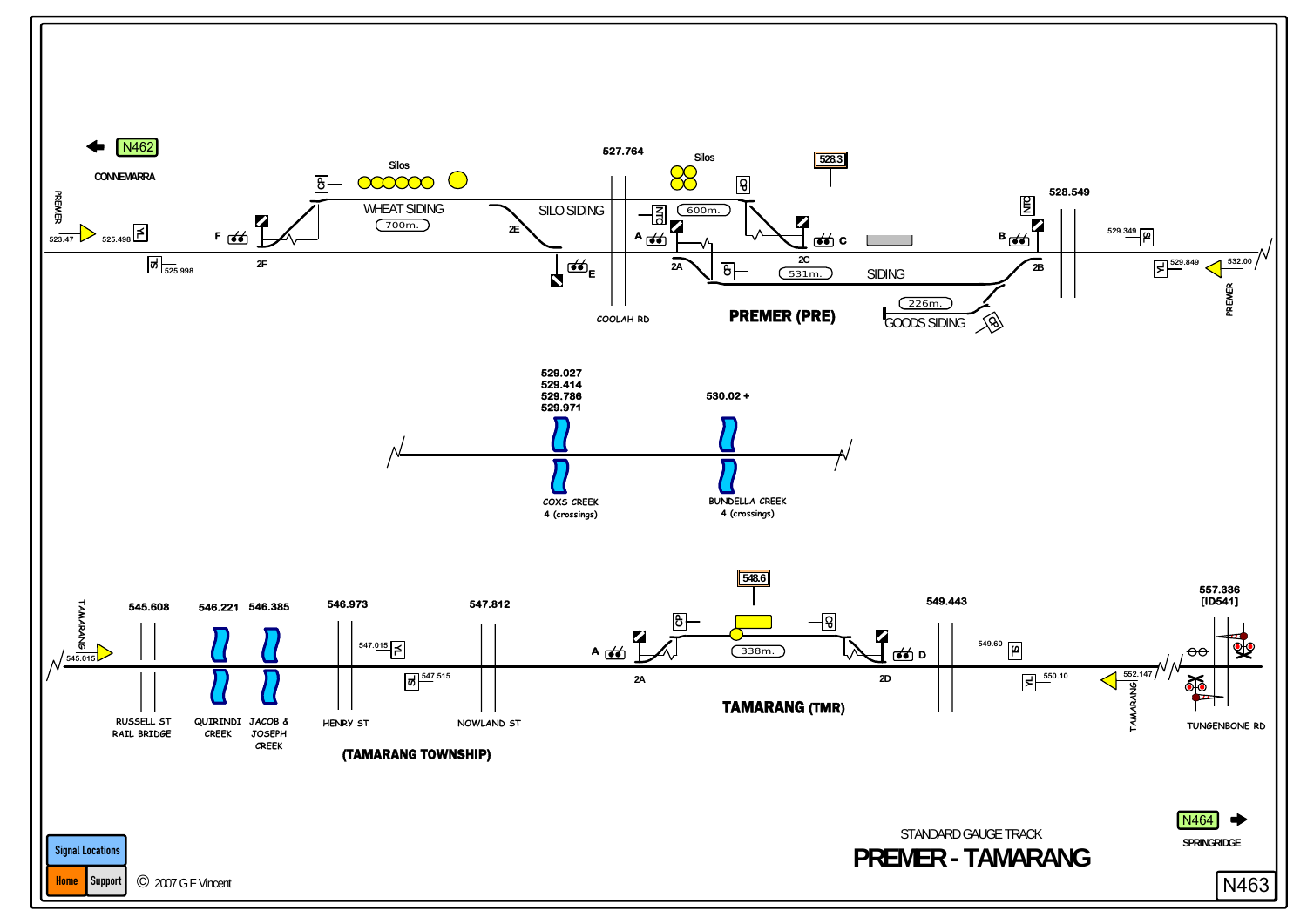